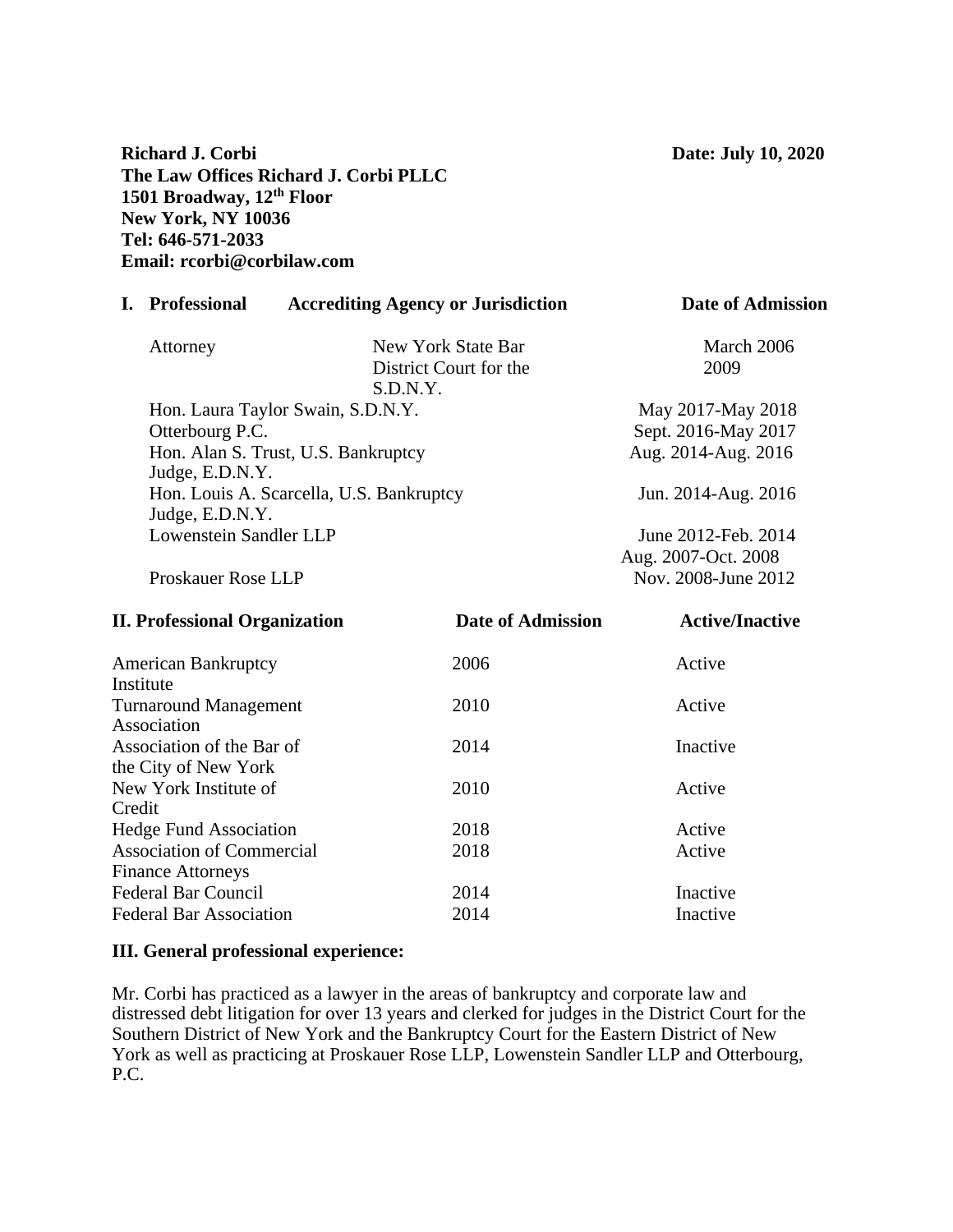| Hon. Laura Taylor Swain, S.D.N.Y.   | May 2017-May 2018   |
|-------------------------------------|---------------------|
| Otterbourg P.C.                     | Sept. 2016-May 2017 |
| Hon. Alan S. Trust, U.S. Bankruptcy | Aug. 2014-Aug. 2016 |
| Judge, E.D.N.Y.                     |                     |
| Hon. Louis A. Scarcella, U.S.       | Jun. 2014-Aug. 2016 |
| Bankruptcy Judge, E.D.N.Y.          |                     |
| <b>Lowenstein Sandler LLP</b>       | June 2012-Feb. 2014 |
|                                     | Aug. 2007-Oct. 2008 |
| Proskauer Rose LLP                  | Nov. 2008-June 2012 |

# **IV. General pertinent experience:**

During his career, Mr. Corbi has participated in a variety of bankruptcy mediations, including the Borders Books chapter 11 case. Mr. Corbi's experience as a law clerk for Judge Laura Taylor Swain of the Southern District of New York (sitting by designation in the District of Puerto Rico), in the Title III restructuring proceedings for the Commonwealth of Puerto Rico and certain of its instrumentalities and as a law clerk for Bankruptcy Judges Alan S. Trust and Louis A. Scarcella of the Bankruptcy Court for the Eastern District of New York enable Mr. Corbi to provide guidance to his clients that is grounded in both his experience working on complex bankruptcy matters for major New York law firms and the unique perspective of someone who has completed multiple federal clerkships.

# **V. Mediation training:**

American Bankruptcy Institute 40-hour bankruptcy mediation program at St. John's University School of Law, December 9-13, 2018.

# **VI. Pertinent bankruptcy training:**

Mr. Corbi has practiced as a lawyer in the areas of bankruptcy and corporate law and distressed debt litigation for over 13 years and clerked for two bankruptcy judges and a district court judge. Mr. Corbi has gained experience at some of the country's top law firms in restructuring proceedings ranging from \$50 million to \$8 billion. His experience includes, among other things, preparing companies for chapter 11 proceedings and ultimately confirming plans of reorganization or section 363 sales; litigating motions in bankruptcy court and drafting appellate briefs.

| Hon. Laura Taylor Swain, S.D.N.Y.          | May 2017-May 2018   |
|--------------------------------------------|---------------------|
| Otterbourg P.C.                            | Sept. 2016-May 2017 |
| Hon. Alan S. Trust, U.S. Bankruptcy Judge, | Aug. 2014-Aug. 2016 |
| E.D.N.Y.                                   |                     |
| Hon. Louis A. Scarcella, U.S. Bankruptcy   | Jun. 2014-Aug. 2016 |
| Judge, E.D.N.Y.                            |                     |
| Lowenstein Sandler LLP                     | June 2012-Feb. 2014 |
|                                            | Aug. 2007-Oct. 2008 |